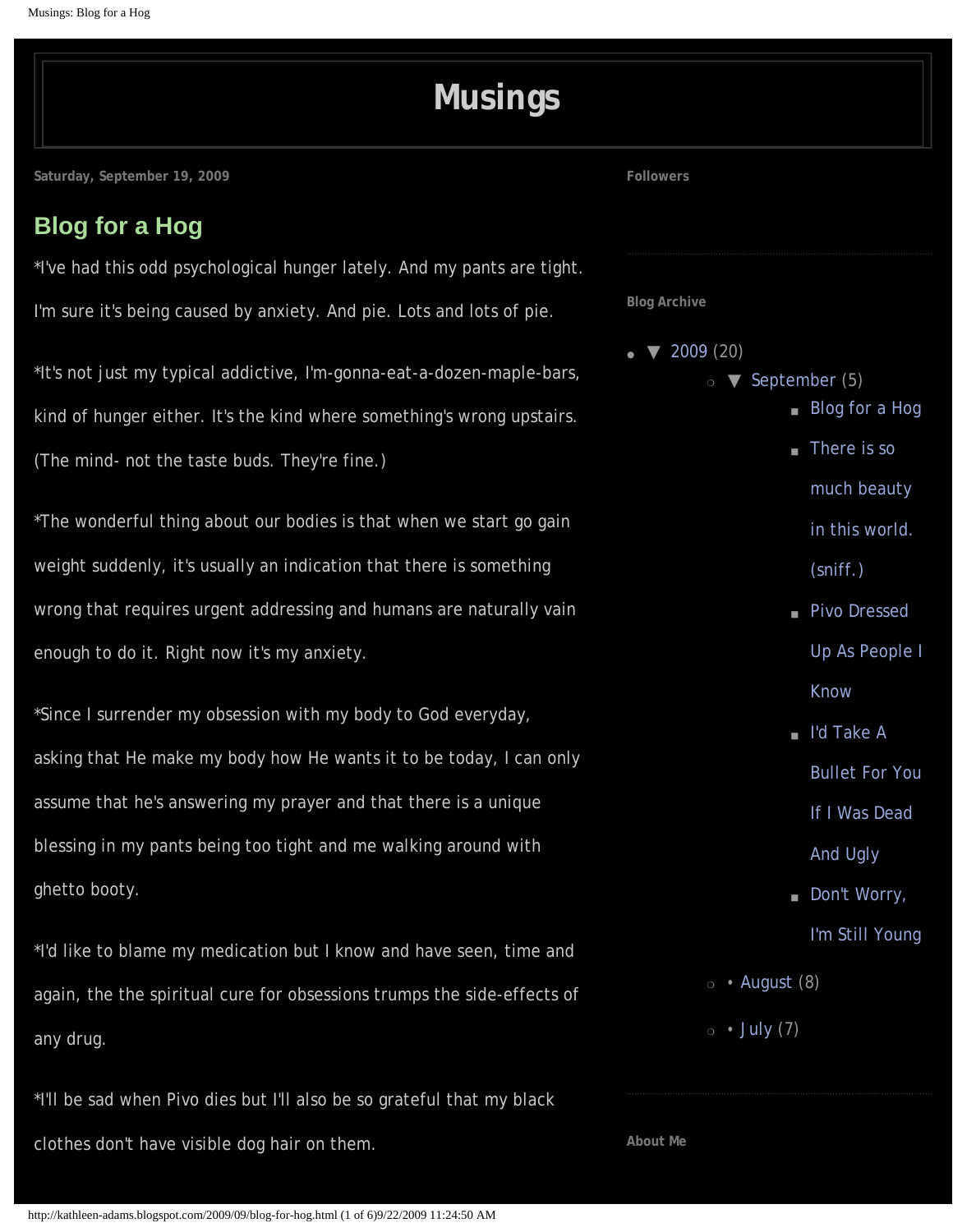```
Musings: Blog for a Hog
```
\*Sometimes during times of weight fluxes I think, "Oh no- I'm physically repulsive!" but I know that when a guy likes a girl, his love either blinds him or puts a positive spin on her faults.

\*What are faults anyway? Many of the things people love about me, others hate about me. Unless it directly opposes St. Paul's instructions on charity, it's probably simply their opinion, their decision, therefore their problem, not mine.

\*Pivo is tall enough to eat a stick of butter off the counter. Well, frankly, so am I.

\*I think I'll make my next relationship my last because, c'mon, break ups suck.

\*My goal right now is to become the healthiest person I can because I assume I'll love my husband so much that I'll want him to have the best wife possible.

\*This means to rid myself of all self-pity and blaming others for my any unhappiness and discontent in life. If I expect people to make me happy then that is too much of a burden on them because joy is a spiritual condition, therefore impossible to obtain from other humans.

\*Besides, if others affect my peace of soul then I have to humbly admit that I'm not strong enough to handle them. Then either learn how to handle them or remove myself from the situation till I can. Because frankly, if I'm a wreck, then I'm in no position to help them.



[View my complete profile](http://www.blogger.com/profile/07836445101034327600)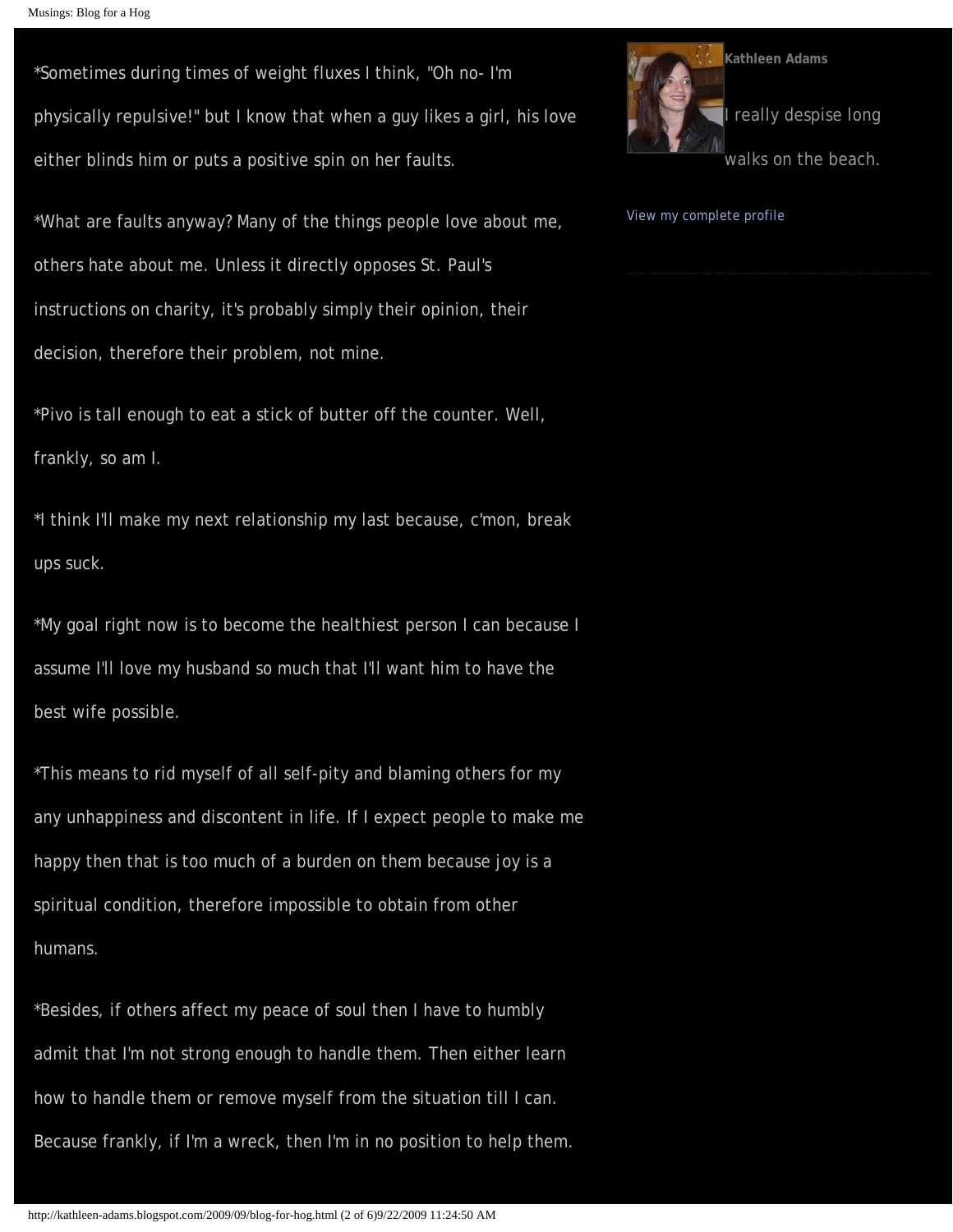\*When others say, "I can't deal with your problems when I can't handle my own!" I smirk because I know a secret- getting out of ourselves and helping others is the only way to gain enough distance and perspective on our own.

\*I've noticed that certain memories, even if they're just normal, neutral memories, carry a "feeling" attached. Often they have a "sadness" because it was a sad time in my life. I don't like those feelings. I think I'm going to get rid of them. Okay...done.

\*It's so annoying how I'll secretly be pissed off at someone but then when I see them, I totally forget because I'm so happy to see them.

\*Once I was mad at someone for a week and kept forgetting that I was mad. But I told myself, "No no! This person was wrong! They need to learn that there are consequences to their actions." 'Cause, you know, I've got a weird sense of ethics.

\*At a bus stop last year a person mentioned that a few years prior I had snapped at him. This was a week after I was out of detox, and I was at the beginning of AA meeting attendance. Therefore I was legally insane. He, who's been sober for over a decade, asked me if I was an alcoholic and not just a heroin addict because then I didn't belong. I snapped back that of course I am and that it's none of his fucking business anyway. When he mentioned that, of course I apologized, mentioned that I was out of detox and crazy, and asked him to forgive me. He thought about it and said, "Okay." You know what though? I'm glad he said something because I'd felt bad for two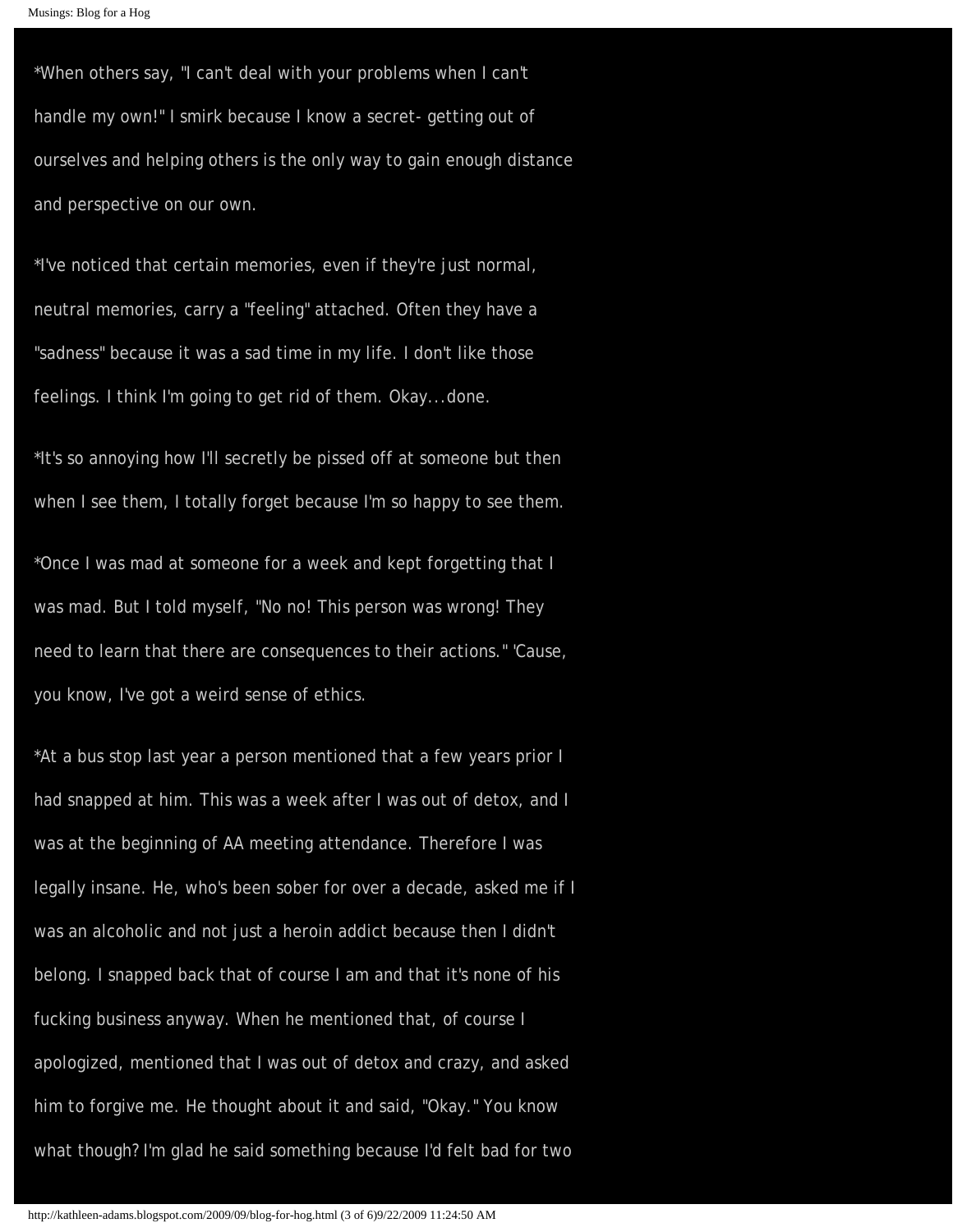```
Musings: Blog for a Hog
```
#### years.

\*I was right though. But I could've said it kindly.

\*I'm kinda weirded out that Jim Carroll died because I assumed that anyone whose autobiography is The Basketball Diaries had to be invincible.

\*My phone's ringtone is such a catchy song that when it gets stuck in my head, it reminds me that I've gotta call someone back.

\*One time this old lady in a nursing home was complaining about losing her eye sight and I said, "You're lucky. These people are ugly."

\*Another time she wanted to use the restroom and I asked if she could hold it because it smelled so bad, like her roommate ate poop and then pooped that poop. She was shocked and then laughed.

\*The best tips I ever made were when I was working as a bartender in a strip club. I never judged the guys unless they didn't tip me. Then I thought, "Pervert."

\*I've found that the best way to do something completely original is to screw it up in such a way that no one would want to mimic it.

\*One time a monk told me that a couple was complaining about their marriage. The wife said that it was %95 her husband's fault. He said, "Well, fix your %5 and tell me what the numbers are then."

\*For awhile I couldn't handle all the unhealthy relationships in my life so I went and saw a relationship counselor alone. My theory was that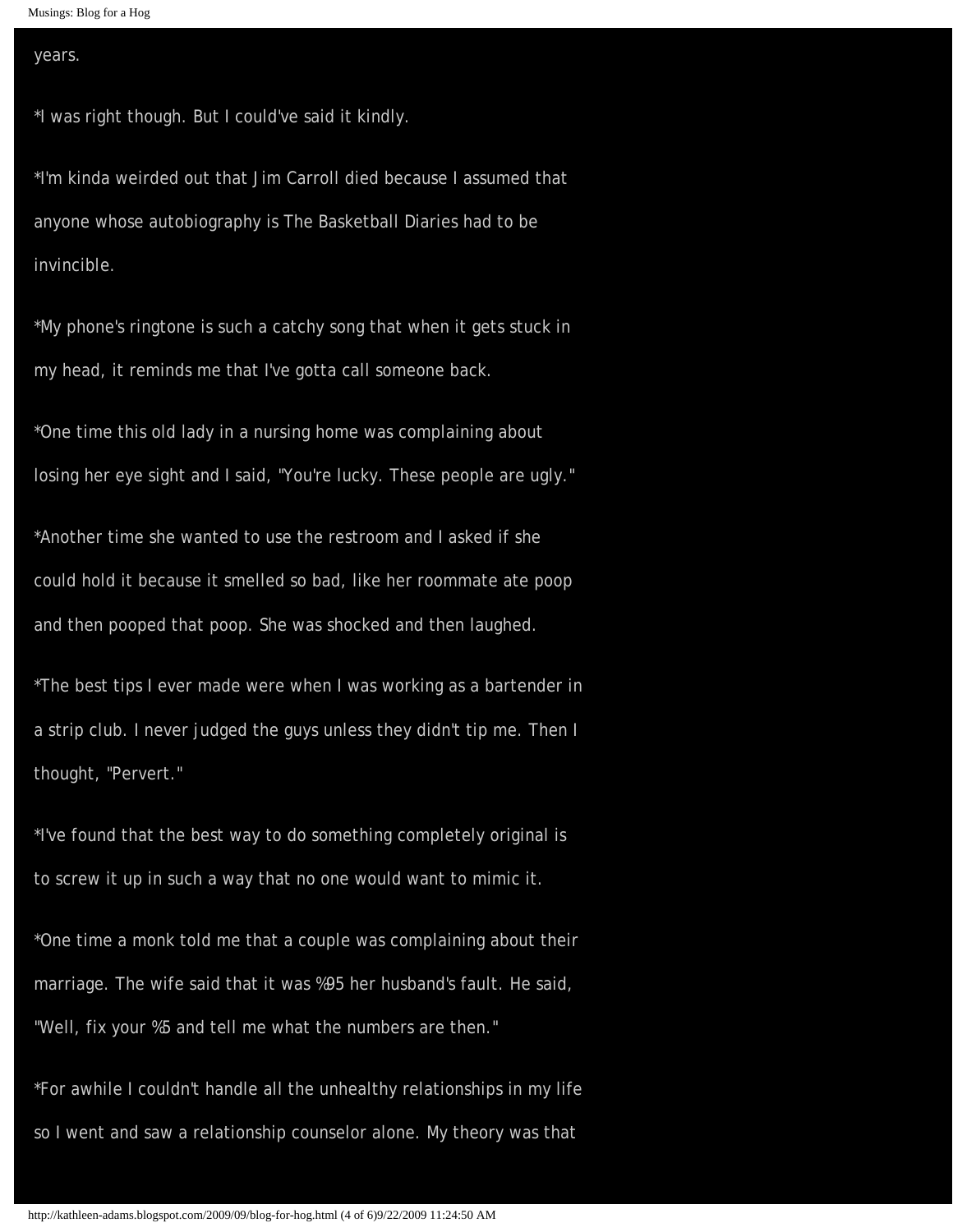```
Musings: Blog for a Hog
```
### even if it was just my improving my part, well, that's still a healthier

relationship.

\*The most profound thing I found out about my relationships is this: don't put up with abuse. It's not good for me, and it's especially not good for them.

\*When someone raises their voice at me, I immediately shut off my ears because they've crossed a line of sanity and I won't know what is real and what isn't.

\*Besides, if someone can't control their temper then I don't care what they say anyway.

\*Notice that chronic complainers tend to contradict their complaints in later complaints.?

\*I'm so guilty of most the stuff I complain about. Why do I complain then? Because my low self-esteem still expect people to be totally better than I am in every way.

\*Instead of saying, "I don't understand how this person can...I always..." I say, "Wow. I'm so grateful that I've learned not to do that."

\*Okay, I gotta go work out. Which means sitting on a pilates balls watching the Colbert Report.

Posted by Kat at [2:03 PM](#page-0-0)

#### **0 comments:**